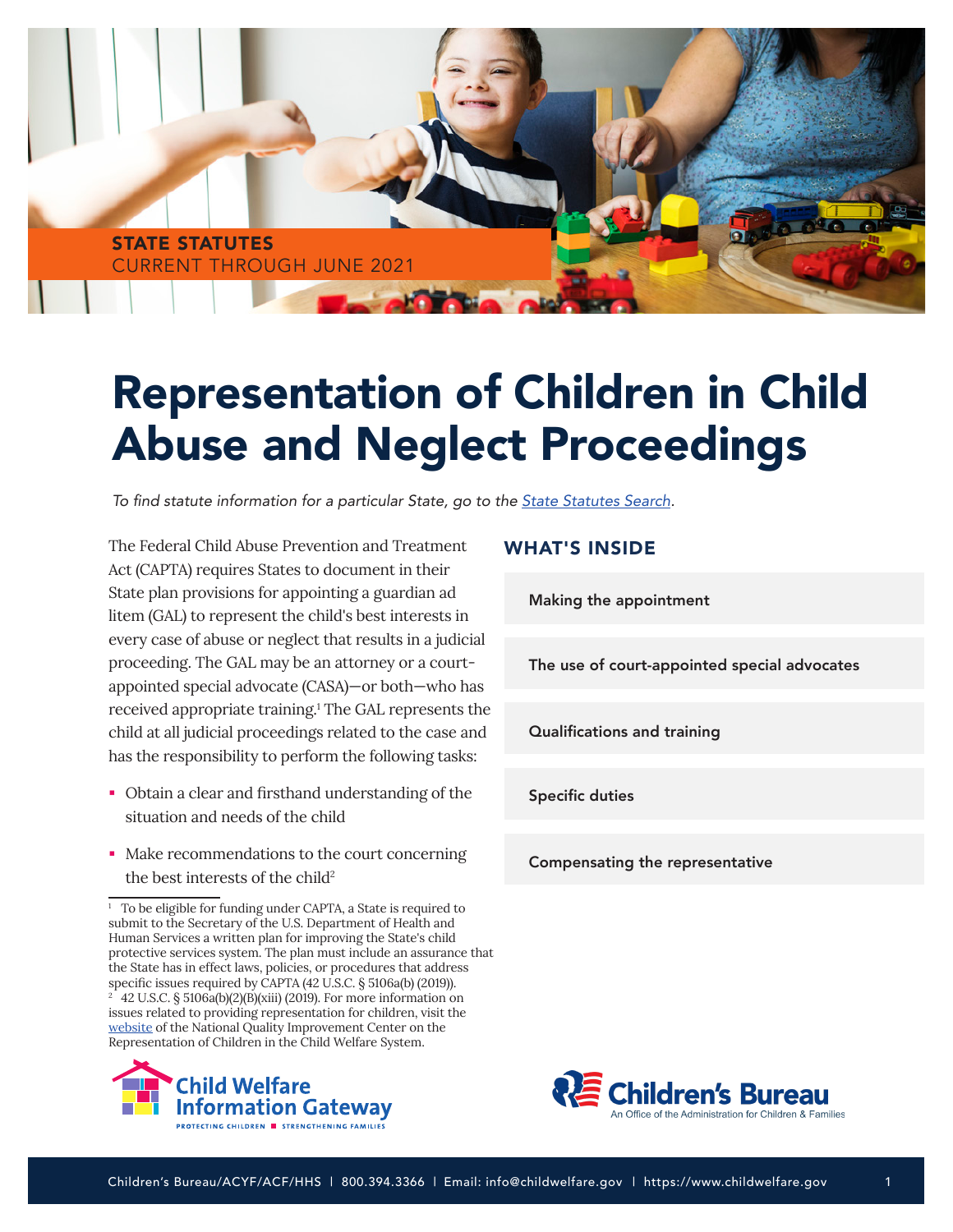<span id="page-1-0"></span>At the State level, statutes specify when the court must appoint a representative—and whom the court may appoint—for a child who is involved in an abuse and neglect proceeding. As described in the National Council of Juvenile and Family Court Judges' *Enhanced Resource Guidelines: Improving Court Practice in Child Abuse and Neglect Cases*, 3 there are several ways that a child's interests can be represented. In some instances, two or more of these representatives may work on the same case:

- A GAL may be appointed to investigate and advocate for the child's best interests.
- An attorney may be appointed specifically to advocate for the child's position and expressed wishes before the court.
- A CASA may be appointed to assist the court by investigating a child's circumstances and providing recommendations on meeting the child's needs. In some cases, a CASA may serve as the child's GAL, as described in CAPTA.

### MAKING THE APPOINTMENT

For this publication, statutes regarding requirements for providing legal representation for children involved in cases of child abuse

or neglect that result in judicial proceedings were collected from across all States, the District of Columbia, and the U.S. territories, and an analysis of the information informs the discussion that follows.<sup>4</sup>

All States, the District of Columbia, American Samoa, Guam, the Northern Mariana Islands, Puerto Rico, and the U.S. Virgin Islands provide for the appointment of representation for a child involved in a child abuse or neglect proceeding in their statutes. Approximately 41 States, the District of Columbia, American Samoa, Guam, the Northern Mariana Islands, Puerto Rico, and the Virgin Islands provide for the appointment of a GAL to represent the best interests of the child.<sup>5</sup> In 16 of these States, the District of Columbia, and the Virgin Islands, the GAL must be an attorney.<sup>6</sup> In Montana, a CASA, who may or may not be an attorney, can be appointed as the child's GAL. In other States, volunteers who may or may not be attorneys may serve as GALs.

Sixteen States require the appointment of an attorney for the child;<sup>7</sup> eight States require both an attorney and GAL.<sup>8</sup> Oregon requires the appointment of a CASA. In Wisconsin, a child has the right to counsel, and he or she may not be removed from the home unless counsel has been

<sup>&</sup>lt;sup>3</sup> Gatowski, S., Miller, N., Rubin, S., Escher, P., & Maze, C. (2016) *[Enhanced resource guidelines](https://www.ncjfcj.org/publications/enhanced-resource-guidelines/)*. Reno, NV: National Council of Juvenile and Family Court Judges.

<sup>4</sup>Throughout this document, analyses of requirements in some States were derived from court rules as well as statutes. <sup>5</sup> The word "approximately" is used to stress the fact that states frequently amend their laws. This information is current through June 2021. The States that provide for the appointment of a GAL include Alabama, Alaska, Arizona, Arkansas, California, Colorado, Delaware, Florida, Georgia, Hawaii, Idaho, Illinois, Indiana, Iowa, Kansas, Maine, Michigan, Minnesota, Mississippi, Missouri, Montana, Nebraska, Nevada, New Hampshire, New Mexico (for a child under age 14; an attorney must be appointed for a child who is age 14 or older), North Carolina, North Dakota, Ohio, Oklahoma, Pennsylvania, Rhode Island, South Carolina, South Dakota, Tennessee, Texas, Utah, Vermont, Virginia, Washington, Wisconsin (for a child under age 12; an attorney must be appointed for a child who is age 12 or older), and Wyoming.

<sup>6</sup> Alabama, Arizona, Arkansas, Colorado, Kansas, Michigan, Missouri, Nebraska, New Jersey, New Mexico, North Dakota, Pennsylvania, Utah, Virginia, Wisconsin, and Wyoming

 $\tau$  The States that require appointment of an attorney for the child include California, Connecticut, Delaware, Georgia, Kentucky, Louisiana, Maryland, Massachusetts, Nevada, New Mexico, New York, Oklahoma, South Dakota, Vermont, West Virginia, and Wyoming. In Wyoming, the attorney also shall serve as the child's GAL. In New Mexico, an attorney is required if the child is age 14 or older. In California, the appointment of an attorney is required unless the court finds the child would not benefit from the appointment; in that case, the court must appoint a CASA for the child.

 $^{\circ}$  The States that require both an attorney and a GAL include Georgia, Mississippi, Montana, Nevada, North Carolina, South Carolina, Texas, and Vermont. In Texas, the attorney may serve in the dual role of attorney and GAL, or a separate GAL may be appointed. In Mississippi and North Carolina, an attorney also must be appointed if the court appoints a nonattorney GAL.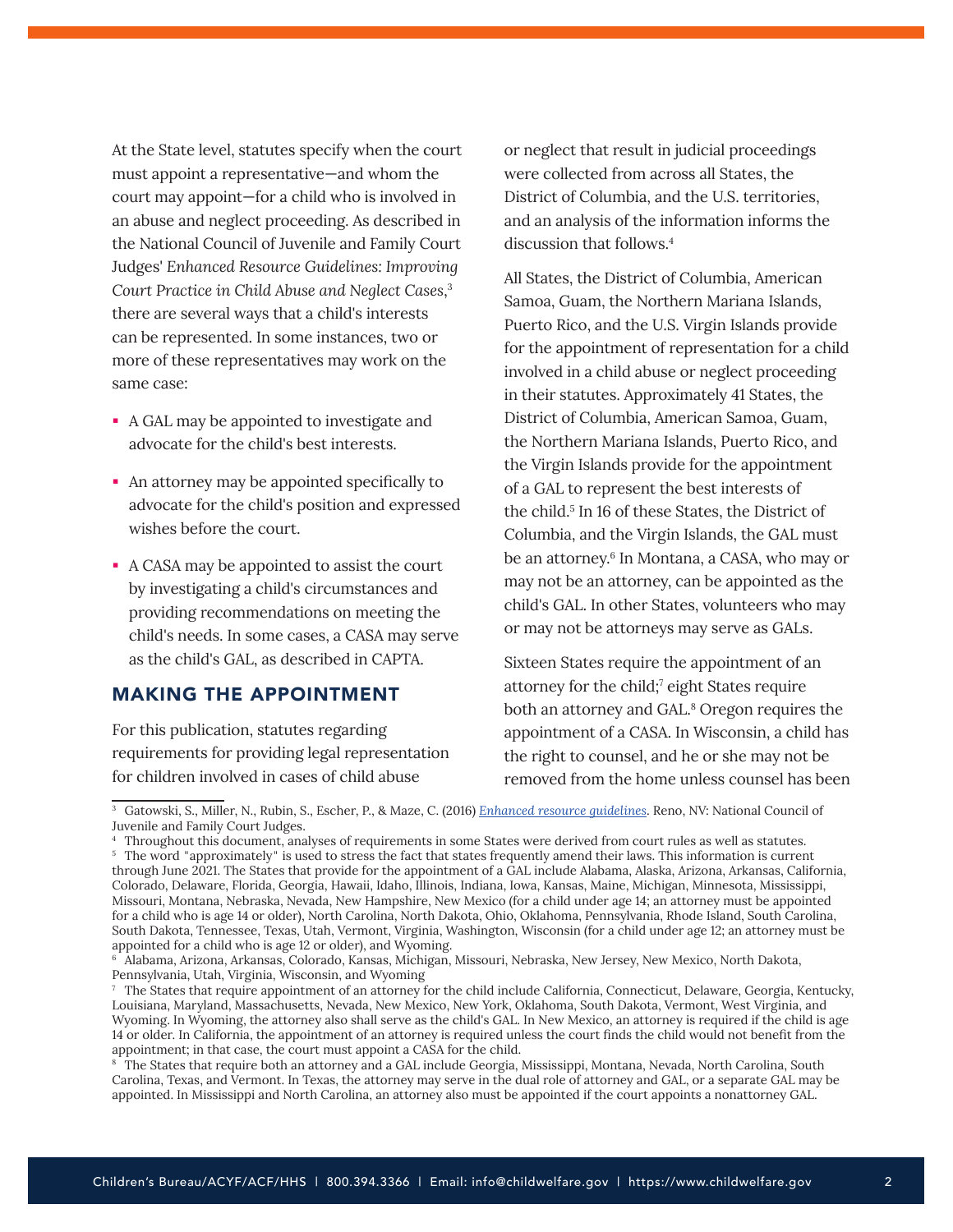<span id="page-2-0"></span>appointed. If the child is under age 12, the court may appoint a GAL instead of counsel. In four States, if the GAL is not an attorney, counsel may be appointed to represent the GAL.<sup>9</sup>

In all cases, the appointment of a GAL, attorney, or CASA is made by the court that has jurisdiction over the child abuse or neglect proceedings. In Louisiana, the attorney may be provided by a Child Advocacy Program. In Maryland, the court appoints an attorney with whom the Department of Human Resources has contracted to provide legal services. In Washington, the court may select a GAL from a rotational registry of qualified GALs.

## THE USE OF COURT-APPOINTED SPECIAL ADVOCATES

Approximately 37 States, the District of Columbia, and the Virgin Islands allow for the appointment of a CASA.10 In 16 of these States, the CASA may serve as the GAL.11 In 14 States, the District of Columbia, and the Virgin Islands, the CASA may be appointed in addition to the GAL.12 A CASA may be appointed in addition to an attorney in seven States.13 In Connecticut, Louisiana, and New Mexico, a CASA may be assigned to assist the court; while in Missouri, Rhode Island, and Utah, a CASA may be selected to assist the court or the child's GAL.

### QUALIFICATIONS AND TRAINING

Approximately 46 States, the District of Columbia, and the Virgin Islands address the qualifications and training required for a person who can be assigned to represent a child involved in a child abuse or neglect proceeding.<sup>14</sup> In the States that require the appointment of an attorney for the child, six of these States do not require additional specific training<sup>15</sup>, while three States express in general terms that a child's counsel must have training and experience that is appropriate to the role.16 Twelve States have certain requirements that must be met before an attorney may be appointed as a child's counsel, either in terms of the content of training, the number of hours of training, or both.<sup>17</sup>

For attorneys serving as GALs, training requirements vary considerably from State to State. In three States, additional training is not specified.<sup>18</sup> In 14 States, laws require attorneys to receive training specific to their roles as GALs.19 For example, Florida requires training to be provided by the Statewide Guardian ad Litem Office. In Georgia, the requirement for training can be satisfied within the State's existing continuing legal education obligations. Laws in seven States and the District of Columbia provide more specific requirements about the

<sup>16</sup> Delaware, Georgia, and Kentucky

<sup>&</sup>lt;sup>9</sup> Idaho, Illinois, Indiana, and South Carolina have this requirement. In Minnesota, a child who is age 10 or older may request the appointment of counsel who is not also the child's GAL.

<sup>10</sup> Alabama, Arizona, Arkansas, California, Colorado, Connecticut, Delaware, Georgia, Illinois, Indiana, Iowa, Kansas, Kentucky, Louisiana, Maine, Maryland, Mississippi, Missouri, Montana, Nebraska, Nevada, New Hampshire, New Mexico, Ohio, Oklahoma, Oregon, Pennsylvania, Rhode Island, South Carolina, Tennessee, Texas, Utah, Virginia, Washington, West Virginia, Wisconsin, and Wyoming

<sup>11</sup> Arizona, California, Georgia, Illinois, Indiana (the court may appoint a CASA to act as GAL or appoint both a CASA and GAL), Iowa, Maine, Missouri, Montana, Nevada, New Hampshire, Ohio, Oregon, South Carolina, Texas, and Washington <sup>12</sup> Alabama, Arkansas, Colorado, Indiana, Kansas, Mississippi, Nebraska, New Mexico, Pennsylvania, Rhode Island, Tennessee, Utah, Virginia, and Wisconsin

<sup>&</sup>lt;sup>13</sup> Connecticut, Delaware, Kentucky, Louisiana, Maryland, Oklahoma, and Wisconsin

<sup>&</sup>lt;sup>14</sup> In all states except Arizona, Hawaii, Iowa, and Oregon

<sup>&</sup>lt;sup>15</sup> Nevada, New York, Oklahoma, South Dakota, Vermont, and Wyoming

<sup>17</sup> California (both content and number of hours), Connecticut (content), Kansas (hours), Louisiana (both), Maryland (content), Massachusetts (both), Missouri (both), New Hampshire (both), New Mexico (content), Ohio (both), West Virginia (number of hours), and Wisconsin (content)

<sup>&</sup>lt;sup>18</sup> New Jersey, New York, and Pennsylvania

<sup>19</sup> Alabama, Colorado, Florida, Georgia, Michigan, Mississippi, Missouri, North Dakota, South Carolina, Texas, Utah, Virginia, Wisconsin, and Wyoming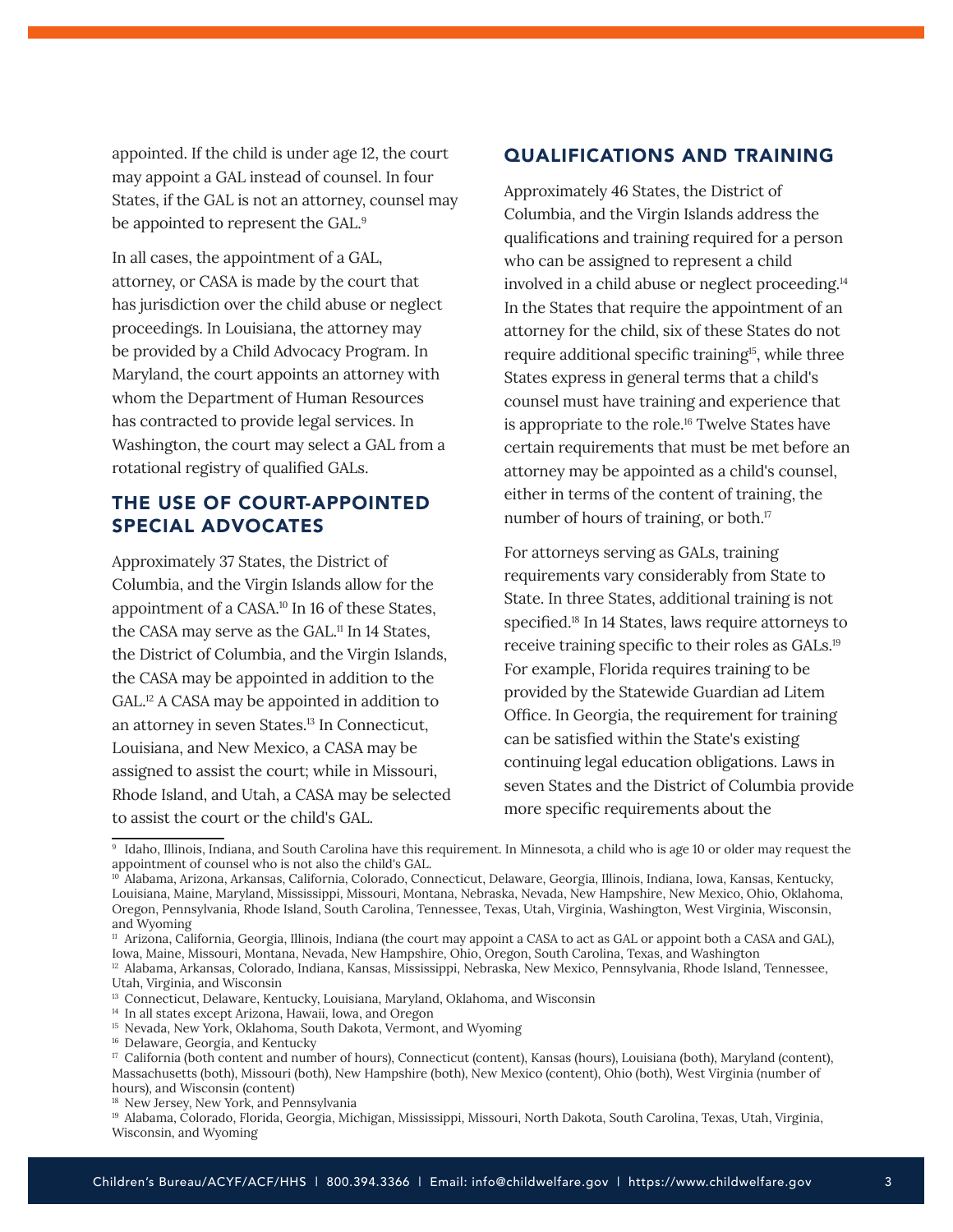<span id="page-3-0"></span>content of training, including knowledge about the needs and protection of children; applicable statutory, regulatory, and case law; and the roles, responsibilities, and duties when representing the best interests of a child.<sup>20</sup>

For nonattorneys acting as GALs and CASAs, the laws in many States provide more detailed training requirements. Typically, an initial training program must be completed before a person may be assigned to a child's case, followed by ongoing in-service training. The training programs are designed to ensure that the child's advocate possesses the knowledge and skills to competently represent the child's best interests. Topics covered in these programs may include the following:

- Child abuse and neglect
- Early childhood, child, and adolescent development
- Roles and responsibilities of the child's advocate
- Cultural awareness
- The juvenile court process
- Federal, State, and local laws, regulations, and rules
- **IF** Interview techniques and information gathering
- Documentation and report writing

Nine States specify that the training provided to CASAs must comply with standards set by the National Court Appointed Special Advocates Association.21

In addition to training requirements, volunteers are screened and interviewed prior to acceptance in a GAL or CASA program. Twenty States and the Northern Mariana Islands require criminal background checks.<sup>22</sup> Checks of the State's child abuse and neglect registry are required in 12 States.<sup>23</sup> California, Florida, and Idaho require checks of the State's sex offender registry.

#### SPECIFIC DUTIES

The primary responsibility of a GAL is to represent the best interests of a child in child abuse and neglect proceedings. The laws in 42 States, the District of Columbia, American Samoa, Guam, the Northern Mariana Islands, and the Virgin Islands list specific duties that may be required as part of that responsibility.<sup>24</sup> These duties include, but are not limited to, the following:

- Meeting face to face with the child on a regular basis, including before all hearings
- Conducting an independent investigation of the circumstances of the case
- Attending all hearings and staffings related to the case
- Monitoring cases to ensure that court orders for services have been fulfilled
- Submitting written reports to the court

The GAL also is expected to make recommendations to the court about specific actions that would serve the best interests of the child. Sometimes, the GAL's determination

<sup>20</sup> Arkansas, Kansas, Nebraska, New Mexico, Utah, Virginia, and Wyoming

<sup>21</sup>Arkansas, California, Kentucky, Louisiana, Mississippi, Nevada, Pennsylvania, Tennessee, and Utah

<sup>22</sup>Arkansas, California, Colorado, Connecticut, Delaware, Florida, Idaho, Illinois, Kentucky, Louisiana, Minnesota, Mississippi,

Missouri, Nebraska, New Mexico, Pennsylvania, Rhode Island, South Carolina, Virginia, and Washington <sup>23</sup> Arkansas, Colorado, Connecticut, Illinois, Kentucky, Minnesota, Missouri, Nebraska, Pennsylvania, Rhode Island, Virginia, and

Washington <sup>24</sup> Alabama, Alaska, Arizona, Arkansas, California, Colorado, Delaware, Florida, Georgia, Hawaii, Idaho, Illinois, Indiana, Iowa,

Kansas, Maine, Massachusetts, Michigan, Minnesota, Mississippi, Missouri, Montana, Nebraska, Nevada, New Hampshire, New Mexico, New York, North Carolina, North Dakota, Ohio, Oklahoma, Oregon, Pennsylvania, South Carolina, Tennessee, Texas, Utah, Vermont, Virginia, Washington, Wisconsin, and Wyoming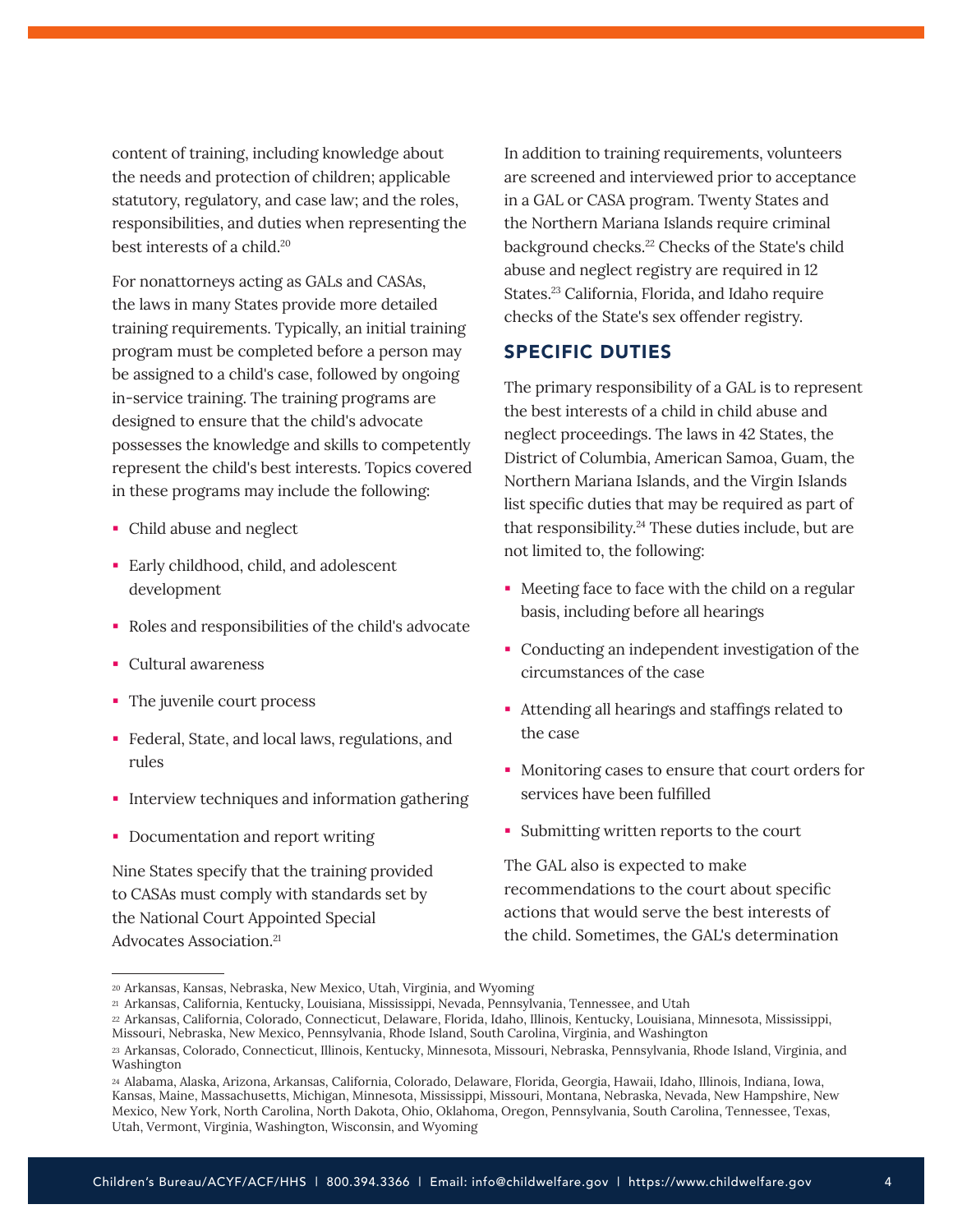<span id="page-4-0"></span>of best interests may conflict with the child's expressed wishes. In 29 States, the District of Columbia, Guam, and the Virgin Islands, the GAL is obligated to communicate the child's wishes to the court along with his or her own recommendations.25 In 16 States, the District of Columbia, and Guam, the court may appoint a separate counsel to represent the child's wishes.<sup>26</sup>

The statutes in 15 States list specific duties for a CASA who is appointed in addition to an attorney or GAL.<sup>27</sup> Typically, these duties may include the following:

- **IDUST:** Investigating the case to provide independent, factual information to the court
- Monitoring the case to ensure compliance with court orders
- Determining whether appropriate services are being offered to the child and family
- **Preparing regular written reports for the court** and parties to the case

#### COMPENSATING THE REPRESENTATIVE

Most States, the District of Columbia, American Samoa, and Guam provide in statute that reasonable compensation should be paid to

attorneys and GALs who are appointed to represent a child.28 In Arkansas, the child's attorney is contracted through a State agency, while in Colorado, Kentucky, and Oregon, attorney expenses are paid by either a State agency or a specially designated fund. In California and Connecticut, the child's attorney and GAL are assigned by the public defender's office, which also has the responsibility to pay the fees of the attorney and GAL.

In 33 States, the District of Columbia, American Samoa, and Guam, fees and expenses for attorney and/or GAL services are paid by the court handling the case.<sup>29</sup> In seven States and American Samoa, these costs are funded by the State;<sup>30</sup> in 13 States, expenses are paid by the county.31 To the extent that they are able to pay, the court in 23 States and Guam may require the parent or guardian of the child or other appropriate party to reimburse the court for any attorney or GAL fees that have been paid.32 In Tennessee and American Samoa, the person found responsible for the abuse or neglect is required to pay these expenses.

Since they serve as volunteers, CASAs are not compensated. However, in Maine and Missouri, they may be reimbursed for any expenses they incur.

<sup>25</sup> Arkansas, California, Delaware, Georgia, Hawaii, Idaho, Kansas, Maine, Maryland, Michigan, Missouri, Nevada, New Jersey, New Mexico, New York, North Carolina, Ohio, Oklahoma, Pennsylvania, South Carolina, South Dakota, Tennessee, Texas, Utah, Vermont, Virginia, Washington, Wisconsin, and Wyoming

<sup>26</sup> Alaska, Connecticut, Georgia, Hawaii, Illinois, Kansas, Maine, Michigan, Missouri, New Hampshire, Ohio, South Dakota, Tennessee, Texas, Washington (if a child who is age 12 or older requests separate counsel), and Wisconsin

<sup>27</sup>Arkansas, Colorado, Connecticut, Kansas, Kentucky, Louisiana, Maryland, Mississippi, Nebraska, New Mexico, Pennsylvania, Tennessee, Utah, Virginia, and Wisconsin

<sup>28</sup> Alabama, Georgia, New Hampshire, New Jersey, North Dakota, Pennsylvania, Rhode Island, South Carolina, Vermont, Puerto Rico, the Northern Mariana Islands, and the Virgin Islands do not address this issue in their statutes.

<sup>29</sup> Alaska, Delaware, Florida, Hawaii, Illinois, Indiana, Iowa, Kansas, Louisiana, Maine, Maryland, Massachusetts, Michigan, Mississippi, Missouri, Montana, Nebraska, Nevada, New Mexico, New York, North Carolina, North Dakota, Ohio, Oklahoma, South Dakota, Tennessee, Texas, Utah, Virginia, Washington, West Virginia, Wisconsin, and Wyoming

<sup>30</sup> Alaska, Minnesota, Montana, Nevada, New Mexico, Virginia, and Washington

<sup>31</sup> Arizona, Idaho, Illinois, Indiana, Iowa, Kansas, Mississippi, Nebraska, Ohio, South Dakota, Texas, Wisconsin, and Wyoming

<sup>32</sup> Arizona, Connecticut, Florida, Georgia, Hawaii, Illinois, Indiana, Iowa, Louisiana, Maryland, Massachusetts, Michigan, Minnesota, Missouri (except for any person who is found not to have committed the abuse), Nebraska, New Mexico, North Carolina (only if the child is adjudicated as being abused or neglected), North Dakota, Oklahoma, Texas, Utah, Virginia, and Wisconsin